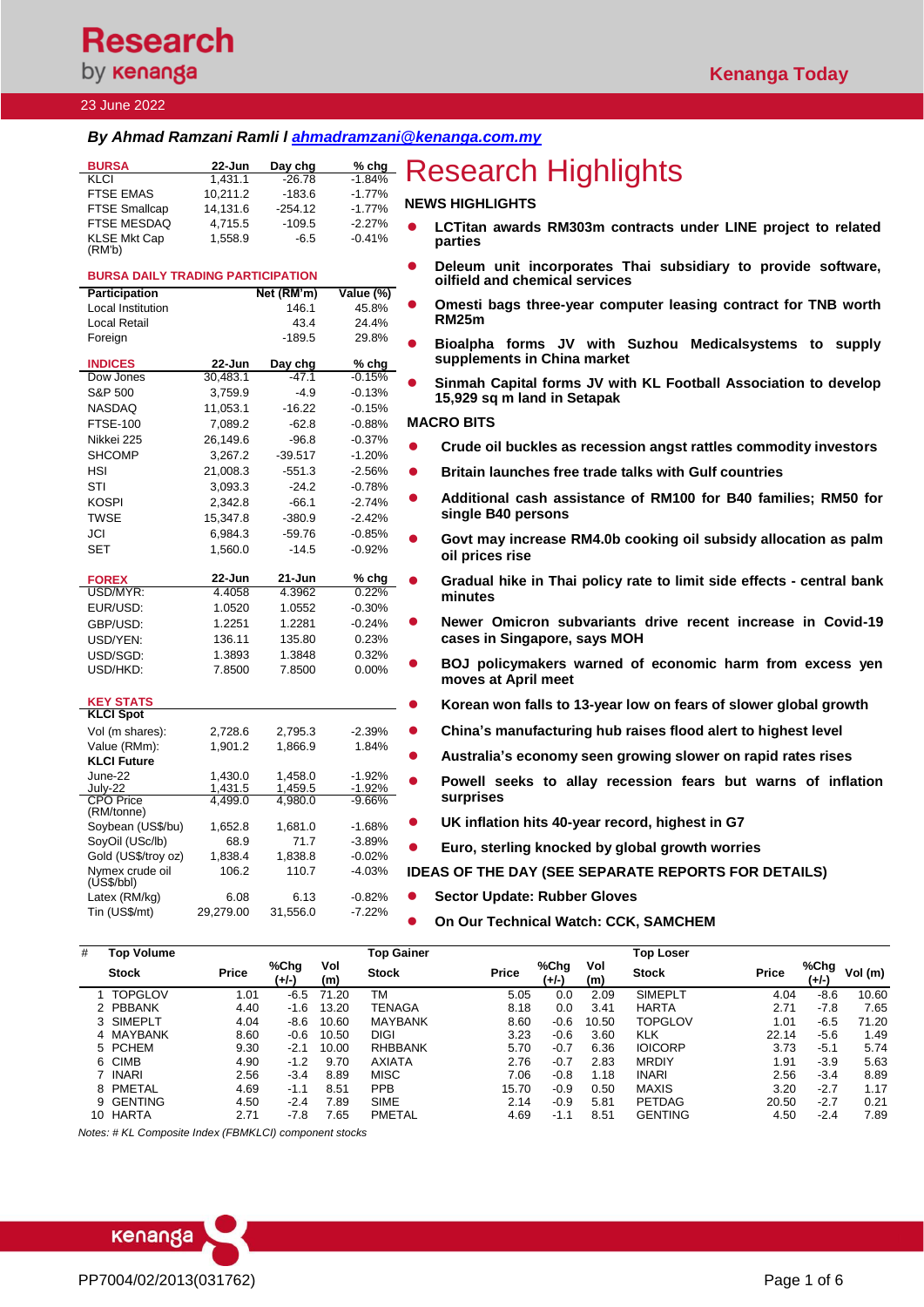# **Corporate News**

### • **LCTitan awards RM303m contracts under LINE project to related parties**

Lotte Chemical Titan Holding Bhd (LCTitan) has awarded contracts worth US\$39.8m and 432.1b Indonesian rupiah (around RM303.4m combined) for the development of an automatic warehouse, as well as bagging area as part of its US\$3.9b Lotte Chemical Indonesia New Ethylyene (LINE) project in Indonesia. *(The Edge)*

### • **Deleum unit incorporates Thai subsidiary to provide software, oilfield and chemical services**

Deleum Bhd's wholly-owned subsidiary Deleum Services Sdn Bhd (DSSB) has incorporated a Thailand-based subsidiary to provide software, oilfield and chemical services in Thailand. In a filing on Wednesday (June 22), the upstream oil and gas firm said DSSB on Tuesday (June 21) incorporated Deleum Oilfield Solutions (Thailand) Co Ltd (DOST) under the laws of Thailand. *(The Edge)*

### • **Omesti bags three-year computer leasing contract for TNB worth RM25m**

Omesti Bhd has secured a three-year contract for the leasing of personal computers for Tenaga Nasional Bhd (TNB), amounting to RM25.3m. In a local bourse filing, the software and application developer said its indirect 51%-owned subsidiary Formis Network Services Sdn Bhd accepted the award from TNB on June 21. The contract will also commence on June 21, according to the group. *(The Edge)*

### • **Bioalpha forms JV with Suzhou Medicalsystems to supply supplements in China market**

Bioalpha Holdings Bhd has formed a joint venture (JV) with Shanghai-listed Suzhou Medicalsystems Technology Co Ltd to supply health supplement products in the China market. In a filing with Bursa Malaysia, Bioalpha said Suzhou Medicalsystems has agreed to invest 6m renminbi (about RM3.9m) into the JV for working capital. Bioalpha said the JV will utilise its four key proprietary formulations to produce supplements that boost immunity, general well-being and anti-ageing. *(The Edge)*

### • **Sinmah Capital forms JV with KL Football Association to develop 15,929 sq m land in Setapak**

Zhulian Sinmah Capital Bhd is partnering with the Kuala Lumpur Football Association (KLFA) to develop a plot of land in Setapak measuring 15,929 sq meters into a mixed development. In a bourse filing, Sinmah said its wholly-owned subsidiary Sinmah Properties Sdn Bhd had on June 22 inked a joint venture agreement with KLFA for the proposed project. Under the agreement, Sinmah Properties will complete the project within five years. KLFA, which will be entitled to consideration sums stated in the agreement on completion of the project — the sums were not disclosed — will grant Sinmah Properties a two-year extension to complete it should unforeseen circumstances arise. *(The Edge)*

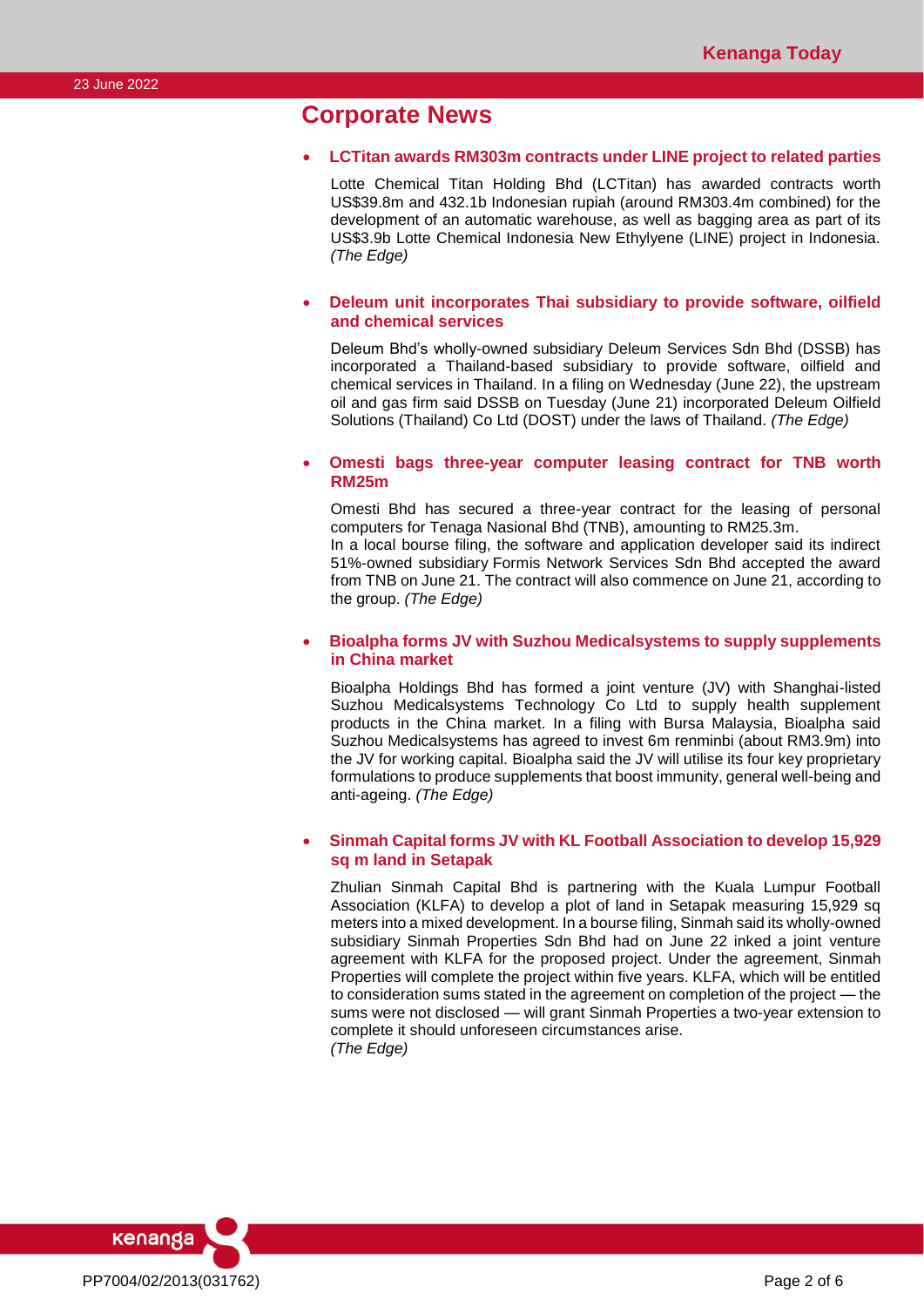# **Macro Bits**

## **Global**

- **[Crude oil buckles as recession angst rattles commodity investors](https://www.theedgemarkets.com/article/crude-oil-buckles-recession-angst-rattles-commodity-investors)** Oil plunged for the second time in a few days on concerns that a global economic slowdown will ultimately hobble demand. West Texas Intermediate tumbled toward USD103 a barrel, before paring some losses. Investors are concerned about the impact of sharply higher US interest rates. *(The Edge Markets)*
- **Eitain launches free trade talks with Gulf countries** Britain will launch talks over a new free trade deal with six Gulf states including Saudi Arabia on Wednesday and charities warned it not to ignore human rights in its latest bid to grow non-EU ties after Brexit. *(Reuters)*

## **Malaysia**

- ⚫ **[Additional cash assistance of RM100 for B40 families; RM50 for single B40 persons](https://www.theedgemarkets.com/article/pm-announces-additional-bantuan-keluarga-malaysia-cash-aid-rm100-b40-families-single-b40)** The government will provide additional Bantuan Keluarga Malaysia (BKM) cash assistance to the bottom 40.0% (B40) with RM100.0m set aside for households, and RM50 for singles after taking into account the cost of living challenges and the recent increase in food prices, prime minister Datuk Seri Ismail Sabri Yaakob said in a special announcement on Wednesday (June 22). *(The Edge Markets)*
- ⚫ **[Govt may increase RM4.0b cooking oil subsidy allocation as palm oil prices rise](https://www.theedgemarkets.com/article/pm-govt-keep-2022-cooking-oil-subsidy-allocation-rm4-bil)** The government is still maintaining its subsidy for cooking oil with an allocation of RM4.0b for 2022, and this amount may increase if prices of palm oil increases further, according to Prime Minister Datuk Seri Ismail Sabri Yaakob. *(The Edge Markets)*

# **Asia Pacific**

- ⚫ **[Gradual hike in Thai policy rate to limit side effects -](https://www.channelnewsasia.com/business/gradual-hike-thai-policy-rate-limit-side-effects-central-bank-minutes-2762226) central bank minutes** Thailand's rate committee held its key interest rate steady earlier this month, but noted that gradual hikes would allow the economy to adjust smoothly and limit negative side effects, minutes of the meeting showed on Wednesday. *(Channel News Asia)*
- ⚫ **[Newer Omicron subvariants drive recent increase in Covid-19 cases in Singapore, says MOH](https://www.theedgemarkets.com/article/newer-omicron-subvariants-drive-recent-increase-covid19-cases-singapore-says-moh)** There has been a 23.0% week-on-week increase in Covid-19 community infections in Singapore, largely driven by the increased spread of newer Omicron subvariants BA.4 and BA.5, according to the republic's Ministry of Health (MOH). *(The Edge Markets)*
- ⚫ **[BOJ policymakers warned of economic harm from excess yen moves at April meet](https://www.reuters.com/article/japan-economy-boj/boj-policymakers-warned-of-economic-harm-from-excess-yen-moves-at-april-meet-idUSKBN2O3014)** Some Bank of Japan board members were concerned that excessive currency volatility could disrupt corporate business plans, minutes of the bank's April meeting showed, highlighting the challenge for policymakers from the yen's sharp declines. *(Reuters)*
- ⚫ **[Korean won falls to 13-year low on fears of slower global growth](https://www.bloomberg.com/news/articles/2022-06-22/korean-won-falls-to-13-year-low-on-fears-of-slower-global-growth#xj4y7vzkg)** South Korea's won fell to the weakest level in 13 years on concern aggressive rate hikes in the US will damage the world's largest economy and slow global growth. The currency is the worst performer in emerging Asia this year with a loss of more than 8.0%. *(Bloomberg)*
- **[China's manufacturing hub raises flood alert to highest level](https://www.theedgemarkets.com/article/chinas-manufacturing-hub-raises-flood-alert-highest-level)** China's manufacturing hub of Guangdong raised its flood warning to the highest level due to the worst rains in decades, spurring more evacuations and threatening further supply chain disruptions in an economy reeling from Covid-19-related lockdowns. The Guangdong province raised its flood control emergency response to the highest level late on Tuesday (June 21). *(The Edge Markets)*
- ⚫ **[Australia's economy seen growing slower on rapid rates rises](https://www.bloomberg.com/news/articles/2022-06-22/australia-s-economy-seen-growing-slower-as-interest-rates-rise)** According to a Bloomberg survey of 45 analysts, the Australian GDP rate is seen growing at a slower pace than previously expected, as the aggressive interest rate hikes to tackle inflation is likely to have a first-order impact on the economy. *(Bloomberg)*

## **Americas**

⚫ **[Powell seeks to allay recession fears but warns of inflation surprises](https://www.ft.com/content/3e3dedc4-5ece-4a35-84c7-e3e670c29c72)** Jay Powell sought to alleviate fears about an impending recession even as he warned that further surprises on inflation could be in store. In testimony to the Senate banking committee on Wednesday, the US Federal Reserve chair said the economy could handle significantly tighter monetary policy. *(Financial Times)*

## **Europe**

- ⚫ **[UK inflation hits 40-year record, highest in G7](https://www.reuters.com/markets/europe/uk-inflation-hits-91-may-2022-06-22/)** Soaring food prices pushed British consumer price inflation to a 40-year high of 9.1% last month, the highest rate out of the Group of Seven countries and one which underlines the severity of the country's cost-of-living crunch. The reading was up from 9.0% in April and matched the consensus of a Reuters poll of economists. *(Reuters)*
- ⚫ **[Euro, sterling knocked by global growth worries](https://www.reuters.com/markets/europe/yen-bruised-japans-rates-gap-widens-with-rest-world-2022-06-22/)** The euro and sterling fell on Wednesday as concerns resurfaced that interest rate hikes from major central banks to contain inflation run the risk of a sharp global growth slowdown or recession. With investors turning nervous again about global growth prospects, the safehaven U.S. dollar gained ground on most peers. *(Reuters)*

PP7004/02/2013(031762) Page 3 of 6

kenanga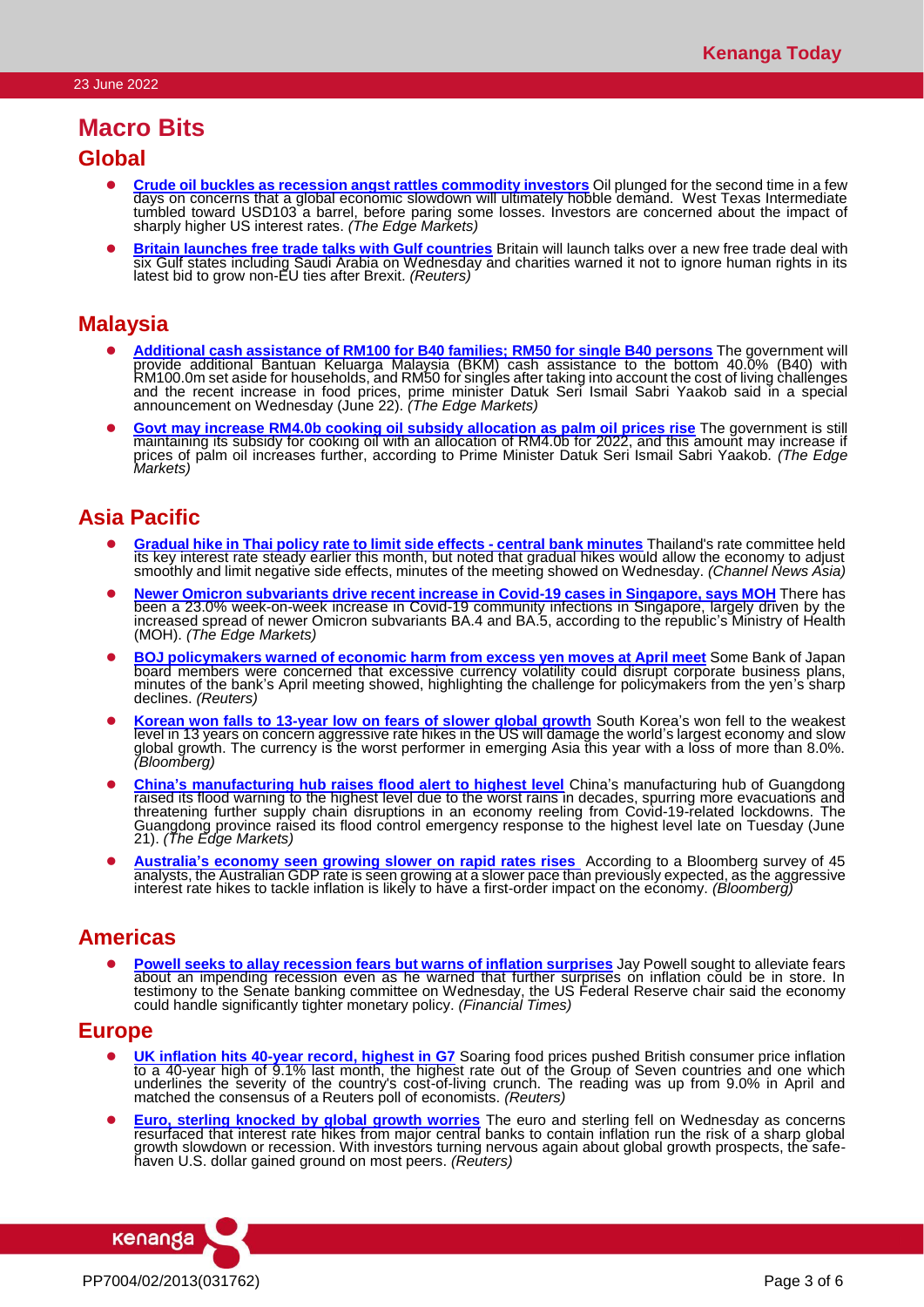### 23 June 2022

# **List of Oversold Stocks (14-Day RSI<30-mark)**

| בואן טו טעפו איט ווא די די               | 14-Day            | <u>ווידעטראוטאוו</u> |        |        |                |
|------------------------------------------|-------------------|----------------------|--------|--------|----------------|
| <b>NAME*</b>                             | <b>LAST PRICE</b> | <b>RSI 14D</b>       | RSI_9D | RSI_3D | <b>LOW 30D</b> |
| FORMOSA PROSONIC INDS BHD                | 2.720             | 16.25                | 8.41   | 0.14   | 2.640          |
| HARTALEGA HOLDINGS BHD                   | 2.710             | 16.53                | 15.30  | 19.61  | 2.710          |
| SARAWAK PLANTATION BHD                   | 2.090             | 17.29                | 12.98  | 10.79  | 2.080          |
| HUME CEMENT INDUSTRIES BHD               | 0.960             | 17.45                | 11.99  | 12.27  | 0.960          |
| LUXCHEM CORP BHD                         | 0.565             | 18.35                | 12.41  | 1.22   | 0.565          |
| ANN JOO RESOURCES BHD                    | 1.020             | 18.37                | 16.01  | 18.41  | 1.020          |
|                                          |                   |                      |        |        |                |
| HUP SENG INDUSTRIES BHD                  | 0.755             | 19.64                | 16.49  | 21.48  | 0.750          |
| <b>GENTING PLANTATIONS BHD</b>           | 6.540             | 19.75                | 13.62  | 3.38   | 6.540          |
| KIM LOONG RESOURCES BHD                  | 1.560             | 20.23                | 14.11  | 3.43   | 1.560          |
| SARAWAK OIL PALMS BERHAD                 | 4.300             | 21.43                | 13.81  | 3.84   | 4.300          |
| <b>MEDIA PRIMA BHD</b>                   | 0.410             | 21.49                | 14.16  | 0.80   | 0.410          |
| <b>UEM EDGENTA BHD</b>                   | 1.300             | 22.58                | 17.88  | 11.13  | 1.300          |
| <b>ELSOFT RESEARCH BHD</b>               | 0.650             | 22.85                | 19.62  | 10.64  | 0.645          |
| <b>MEGA FIRST CORP BHD</b>               | 3.400             | 23.02                | 14.45  | 1.06   | 3.370          |
| WAH SEONG CORP BHD                       | 0.635             | 23.25                | 16.32  | 5.65   | 0.635          |
| PHARMANIAGA BERHAD                       | 0.595             | 23.30                | 21.61  | 23.87  | 0.590          |
| RANHILL UTILITIES BHD                    | 0.405             | 23.87                | 25.34  | 41.24  | 0.390          |
| <b>BOILERMECH HOLDINGS BERHAD</b>        | 0.805             | 24.02                | 23.31  | 37.69  | 0.770          |
| INNOPRISE PLANTATIONS BHD                | 1.380             | 24.50                | 20.37  | 19.20  | 1.370          |
| <b>MALAYSIAN BULK CARRIERS BHD</b>       | 0.375             | 24.50                | 22.01  | 31.83  | 0.360          |
| RIMBUNAN SAWIT BHD                       | 0.185             | 24.52                | 20.50  | 21.07  | 0.175          |
| POS MALAYSIA BERHAD                      | 0.550             | 24.58                | 19.10  | 13.06  | 0.540          |
| <b>GHL SYSTEMS BERHAD</b>                | 1.250             | 24.75                | 16.55  | 2.61   | 1.240          |
|                                          |                   |                      |        |        |                |
| JAYA TIASA HOLDINGS BHD                  | 0.620             | 24.81                | 22.13  | 16.76  | 0.620          |
| HIBISCUS PETROLEUM BHD                   | 0.990             | 24.85                | 16.22  | 1.86   | 0.985          |
| UNISEM (M) BERHAD                        | 2.290             | 24.95                | 17.38  | 4.17   | 2.260          |
| FGV HOLDINGS BHD                         | 1.510             | 25.07                | 21.67  | 16.50  | 1.510          |
| <b>TDM BHD</b>                           | 0.230             | 25.31                | 20.42  | 9.08   | 0.225          |
| <b>MKH BHD</b>                           | 1.210             | 25.58                | 18.42  | 4.86   | 1.210          |
| <b>SCICOM (MSC) BHD</b>                  | 1.030             | 25.67                | 21.45  | 18.60  | 1.010          |
| CSC STEEL HOLDINGS BHD                   | 1.450             | 25.96                | 20.96  | 15.99  | 1.450          |
| DAGANG NEXCHANGE BHD                     | 0.770             | 26.06                | 21.91  | 24.19  | 0.745          |
| TH PLANTATIONS BHD                       | 0.610             | 26.14                | 23.87  | 23.06  | 0.600          |
| MALAYSIA SMELTING CORP BHD               | 2.400             | 26.25                | 25.37  | 29.78  | 2.350          |
| AEON CREDIT SERVICE M BHD                | 13.240            | 26.47                | 22.41  | 25.64  | 13.000         |
| <b>MUDA HOLDINGS BERHAD</b>              | 1.900             | 26.51                | 26.83  | 44.15  | 1.820          |
| DATASONIC GROUP BHD                      | 0.455             | 26.94                | 21.40  | 19.15  | 0.455          |
| <b>BAHVEST RESOURCES BHD</b>             | 0.305             | 27.05                | 23.64  | 18.54  | 0.300          |
| PESTECH INTERNATIONAL BHD                | 0.410             | 27.14                | 25.21  | 25.76  | 0.400          |
| EVERGREEN FIBREBOARD BHD                 | 0.475             | 27.65                | 24.03  | 20.66  | 0.475          |
| BP PLASTICS HOLDING BHD                  | 1.300             | 27.71                | 21.75  | 12.98  | 1.290          |
| <b>IRIS CORP BHD</b>                     | 0.130             | 27.73                | 26.93  | 28.37  | 0.130          |
| <b>MALAYSIAN PACIFIC INDUSTRIES</b>      | 26.860            | 28.37                | 21.17  | 7.86   | 26.860         |
| ASIA FILE CORP BHD                       | 1.750             | 28.46                | 27.25  | 40.34  | 1.700          |
|                                          |                   |                      |        |        |                |
| CB INDUSTRIAL PRODUCT HLDG               | 1.230             | 28.60                | 26.53  | 25.75  | 1.230          |
| AMANAHRAYA REIT                          | 0.630             | 28.65                | 26.31  | 35.91  | 0.625          |
| O.S.K. HOLDINGS BHD                      | 0.860             | 29.08                | 22.76  | 9.58   | 0.860          |
| UNITED MALACCA BHD                       | 5.270             | 29.09                | 19.28  | 1.07   | 5.270          |
| TA ANN HOLDINGS BERHAD                   | 4.270             | 29.38                | 27.63  | 37.40  | 4.050          |
| JF TECHNOLOGY BHD                        | 0.695             | 29.68                | 32.17  | 52.67  | 0.655          |
| <b>HIAP TECK VENTURE BHD</b>             | 0.290             | 29.72                | 29.64  | 34.77  | 0.275          |
| <b>KRETAM HOLDINGS BHD</b>               | 0.515             | 29.97                | 27.91  | 32.11  | 0.505          |
| *Only for stocks with market can -PM300m |                   |                      |        |        |                |

*\*Only for stocks with market cap >RM300m Source: Bloomberg*

# **List of Overbought Stocks (14-Day RSI>70-mark)**

| <b>NAME*</b>                                   | <b>AST PRICE</b> | จรเ<br><b>14D</b> | RSI 9D | RSI 3D' | <b>HIGH 30D</b> |
|------------------------------------------------|------------------|-------------------|--------|---------|-----------------|
| <b>BREM HOLDING BHD</b>                        | .190             | 87.46             | 97.04  | 100.00  | 1.200           |
| COCOALAND HOLDINGS BHD                         | .450             | 71.03             | 72.48  | 33.34   | .470            |
| *Only for stocks with market can $\sim$ PM200m |                  |                   |        |         |                 |

*\*Only for stocks with market cap >RM300m Source: Bloomberg*

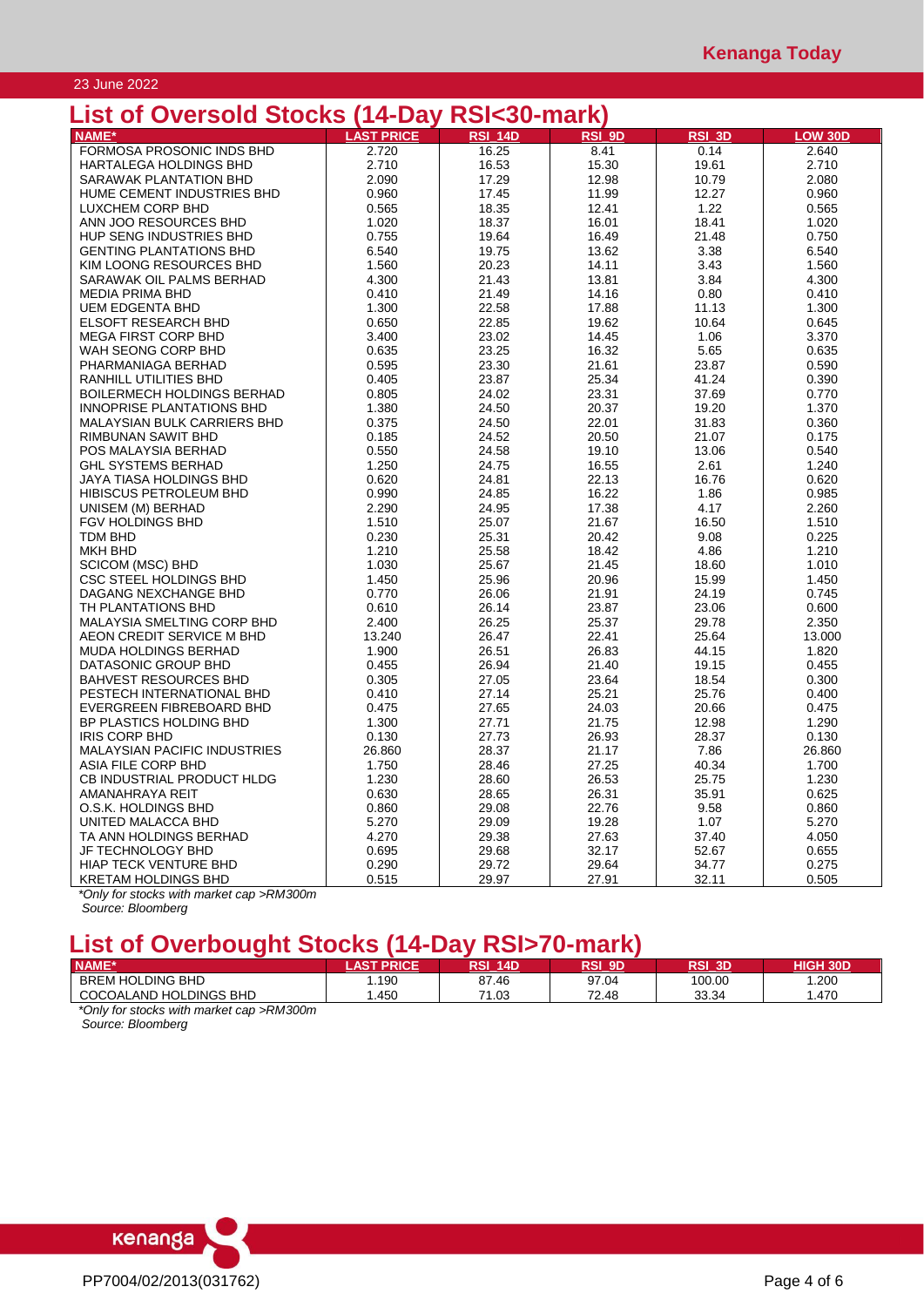### 23 June 2022

# **List of Oversold Warrants (14-Day RSI<30-mark)**

| ,,,,,,,,,,,                            |                      |                | ---<br>  |          |                |                    |
|----------------------------------------|----------------------|----------------|----------|----------|----------------|--------------------|
| <b>NAME</b>                            | LAST<br><b>PRICE</b> | <b>RSI 14D</b> | $RSI$ 9D | $RSI$ 3D | <b>LOW 30D</b> | <b>EXPIRY DATE</b> |
| SCOPE INDUSTRIES BHD-WB                | 0.025                | 15.77          | 11.37    | 1.78     | 0.025          | 25/11/2024         |
| HIBISCUS PETROLEUM BHD-C34             | 0.020                | 17.47          | 14.25    | 3.84     | 0.020          | 24/11/2022         |
| ECO WORLD DEVELOPMENT GROUP BHD-WB     | 0.090                | 20.93          | 22.11    | 11.78    | 0.090          | 12/4/2029          |
| DATASONIC GROUP BHD-WA                 | 0.095                | 21.07          | 12.65    | 0.62     | 0.095          | 5/7/2023           |
| DAGANG NEXCHANGE BHD-CW                | 0.070                | 21.68          | 16.85    | 17.90    | 0.065          | 14/10/2022         |
| TSH RESOURCES BHD-CW                   | 0.010                | 22.76          | 16.66    | 3.99     | 0.010          | 22/12/2022         |
| TA WIN HOLDINGS BHD-WA                 | 0.005                | 23.24          | 17.80    | 2.49     | 0.005          | 5/8/2022           |
| HIBISCUS PETROLEUM BHD-C22             | 0.015                | 23.71          | 15.80    | 4.41     | 0.015          | 30/6/2022          |
| TSH RESOURCES BHD-CT                   | 0.025                | 25.15          | 20.59    | 11.54    | 0.025          | 20/10/2022         |
| STRAITS ENERGY RESOURCES BHD-WA        | 0.015                | 25.88          | 29.60    | 60.03    | 0.005          | 10/8/2022          |
| DAGANG NEXCHANGE BHD-CV                | 0.050                | 25.93          | 19.60    | 20.77    | 0.050          | 18/11/2022         |
| MALAYSIA STEEL WORKS KL BHD-WB         | 0.075                | 25.95          | 22.33    | 20.13    | 0.075          | 21/10/2026         |
| SARAWAK CONSOLIDATED INDUSTRIES BHD-WB | 0.055                | 26.41          | 14.94    | 0.43     | 0.050          | 8/2/2024           |
| HANG SENG INDEX-OO                     | 0.005                | 27.31          | 23.47    | 8.01     | 0.005          | 29/6/2022          |
| <b>BUMI ARMADA BHD-C68</b>             | 0.025                | 27.51          | 23.26    | 4.20     | 0.025          | 30/11/2022         |
| MALAYSIA SMELTING CORP BHD-CC          | 0.010                | 27.96          | 26.51    | 30.27    | 0.010          | 11/11/2022         |
| SENHENG NEW RETAIL BHD-CE              | 0.020                | 28.96          | 35.59    | 57.86    | 0.015          | 3/4/2023           |
| <b>HIBISCUS PETROLEUM BHD-C24</b>      | 0.050                | 29.26          | 21.32    | 5.38     | 0.050          | 29/8/2022          |
| VIZIONE HOLDINGS BHD-WD                | 0.005                | 29.42          | 16.60    | 0.11     | 0.005          | 24/8/2023          |
| DAGANG NEXCHANGE BHD-CU                | 0.030                | 29.76          | 26.07    | 28.37    | 0.025          | 6/2/2023           |

*Source: Bloomberg*